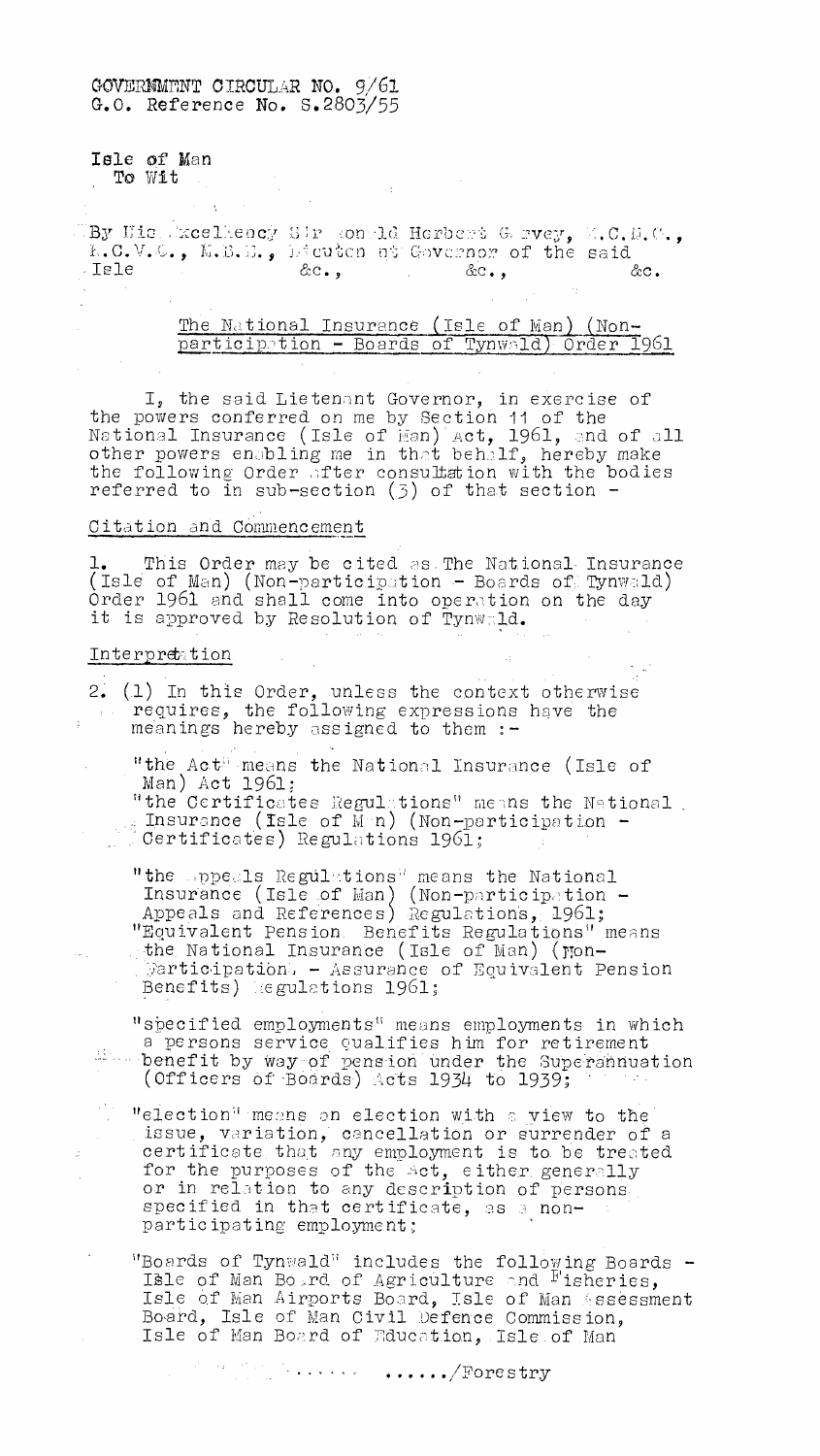Forestry, Mines and Lands Board, Government Property Trustees, Isle of Man Harbour Board, Isle of Man Health Services Board, Isle of Man Highway and Transport Board, Isle of Man Local Government Board, Isle of Man Local War Pensions Committee, Eanx Museum and National Trust, Isle of Man Board of Social SerVices (including Liannin Infirmary), Isle of Man Tourist Board, Isle of Man Water Board,Isle of Man Education Authority and Isle of Man:.Electricity Board and any other Board which-from time to time may be declared by the Governor, by Order, with the approval of Tynwald, to be a Board of Tynwald for the purposes of the Superannuation (Officers of Boards) Acts, 1934 to 1939..

- $(2)$  Unless the context otherwise requires, references in'this Order to any enactment shall be construed as references to that enactment as amended or modified by any subsequent enactment.
- (3) The Interpretation Act, 1949, applies to the interpretation of this Order as it applies to the interpretation of an Act of Tynwald.

#### Elections etc. to be made by the Governor

3. In relation to employments under n-Bord-of - Tynwald in which a person's service cualfies him for retirement benefits by way of pension under The Superannuation (Officers of Boords) cts 1934 to 1939:-

- (a) the Governor hereby directs that every election shall be made or revoked by him instead of by the employer
- (b) those things which are required or authorised to be done by or to the employer under -
	- (i) the Certificates  $R$ egulations,
	- (ii) the Appeals Regulations,
	- (iii) the Equivalent Pension Benefits Regulations, and.
		- (iv) subsection (3) of Section 6 of the Act (which relates to the making of  $pay$ ments in lieu of contributions), shall be done by or to the Governor.

## Employments to be treated for certain purposes as Employments under a single employer.

L1. Specified employments which are, for the time being, non-participating employments• within the meaning of sub-section  $(2)$  of section 6 of the Act shall be treated for the purposes of Part II of the Act and of any regulations made thereunder as employments under a single employer different from the employer. in any other employment.

GIVEN under my hend this day of 1961.

Lieutenant Governor.

*Explanatory Note*